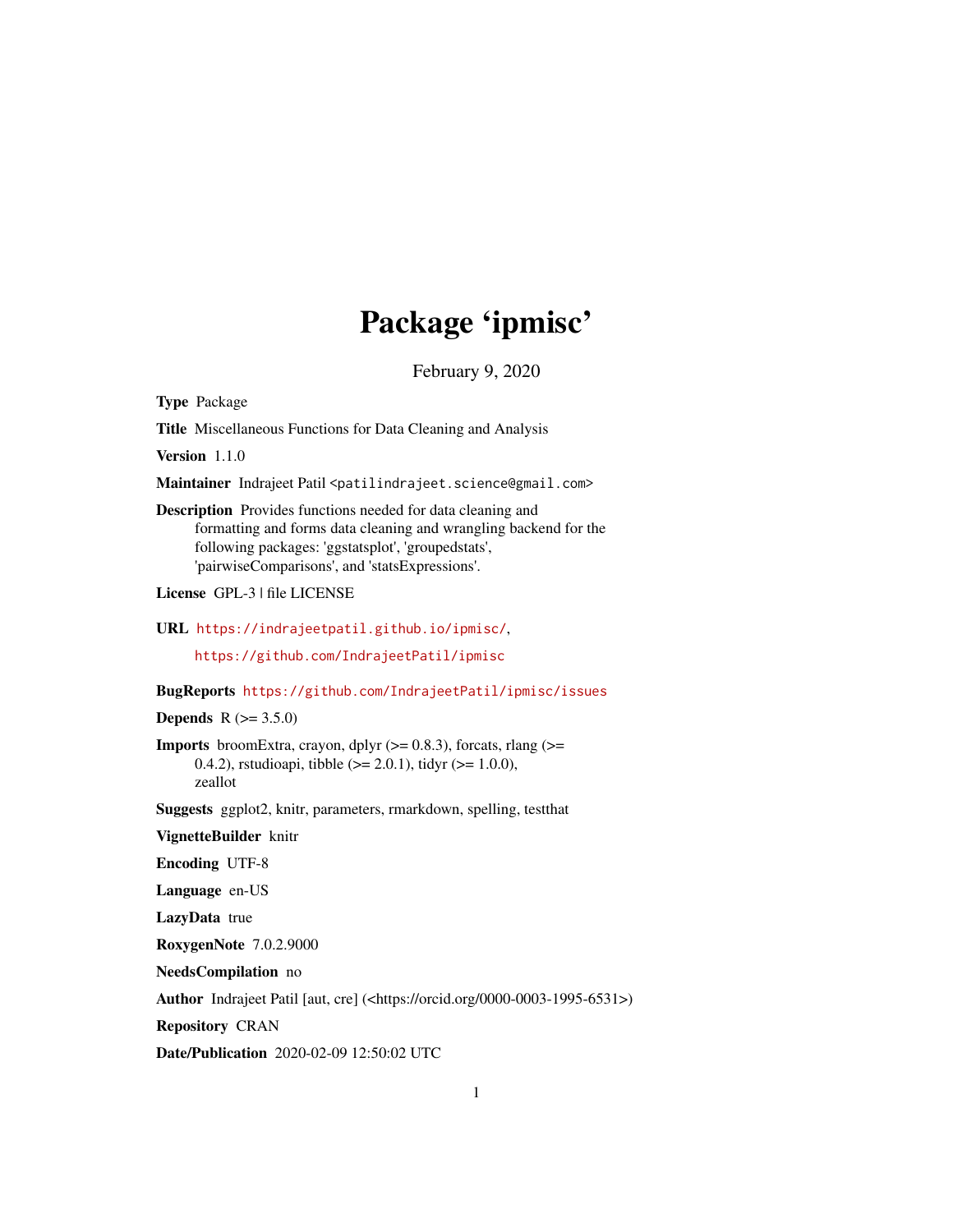### <span id="page-1-0"></span>R topics documented:

|                                                                                                               | $\overline{3}$ |
|---------------------------------------------------------------------------------------------------------------|----------------|
|                                                                                                               | $\overline{4}$ |
|                                                                                                               | 5              |
|                                                                                                               | - 5            |
| $long_to_wide\_converter \dots \dots \dots \dots \dots \dots \dots \dots \dots \dots \dots \dots \dots \dots$ | - 6            |
|                                                                                                               |                |
|                                                                                                               |                |
|                                                                                                               |                |
|                                                                                                               |                |
|                                                                                                               |                |
|                                                                                                               |                |
|                                                                                                               |                |
|                                                                                                               |                |
|                                                                                                               |                |

#### **Index** 2008 **[14](#page-13-0)**

bartlett\_message *Display homogeneity of variance test as a message*

#### Description

A note to the user about the validity of assumptions for the default linear model.

#### Usage

```
bartlett_message(data, x, y, lab = NULL, k = 2, output = "message", ...)
```
#### Arguments

| data         | A dataframe (or a tibble) from which variables specified are to be taken. A<br>matrix or tables will <b>not</b> be accepted. |
|--------------|------------------------------------------------------------------------------------------------------------------------------|
| $\mathsf{x}$ | The grouping variable from the dataframe data.                                                                               |
| y            | The response (a.k.a. outcome or dependent) variable from the data frame data.                                                |
| lab          | A character describing label for the variable. If NULL, variable name will be<br>used.                                       |
| k            | Number of digits after decimal point (should be an integer) (Default: $k = 3$ ).                                             |
| output       | What output is desired: "message" (default) or "stats" (or "tidy") objects.                                                  |
| $\ddotsc$    | Currently ignored.                                                                                                           |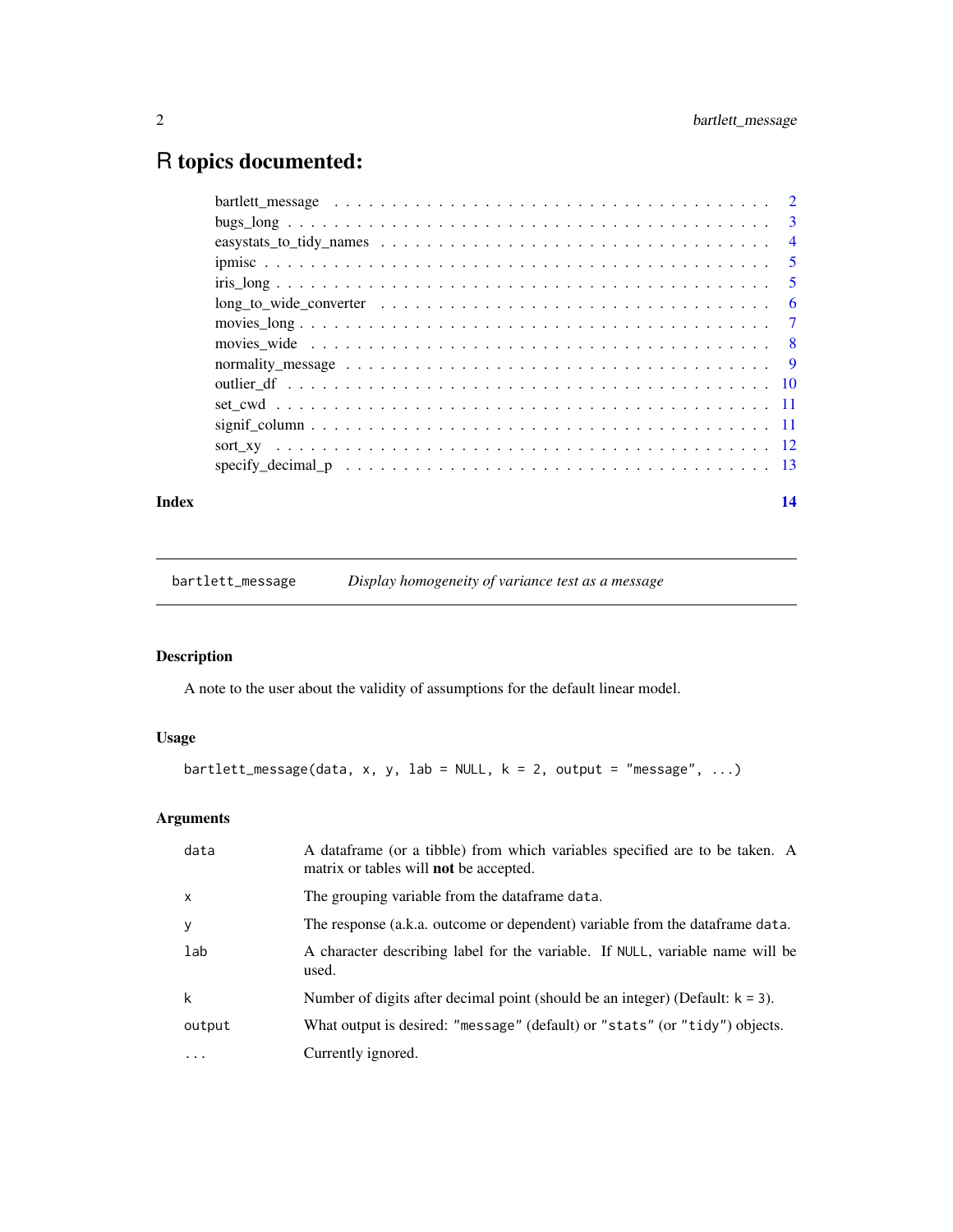#### <span id="page-2-0"></span>bugs\_long 3

#### Value

A list of class "htest" containing the following components:

| statistic | Bartlett's K-squared test statistic.                                                         |
|-----------|----------------------------------------------------------------------------------------------|
| parameter | the degrees of freedom of the approximate chi-squared distribution of the test<br>statistic. |
| p.value   | the p-value of the test.                                                                     |
| method    | the character string "Bartlett test of homogeneity of variances".                            |
| data.name | a character string giving the names of the data.                                             |

#### Examples

```
# getting message
bartlett_message(
 data = iris,
 x = Species,
  y = Sepal.Length,
  lab = "Iris Species"
\mathcal{L}# getting results from the test
bartlett_message(
 data = mtcars,
  x = am,y = wt,output = "tidy")
```
bugs\_long *Tidy version of the "Bugs" dataset.*

#### Description

Tidy version of the "Bugs" dataset.

#### Usage

bugs\_long

#### Format

A data frame with 372 rows and 6 variables

- subject. Dummy identity number for each participant.
- gender. Participant's gender (Female, Male).
- region. Region of the world the participant was from.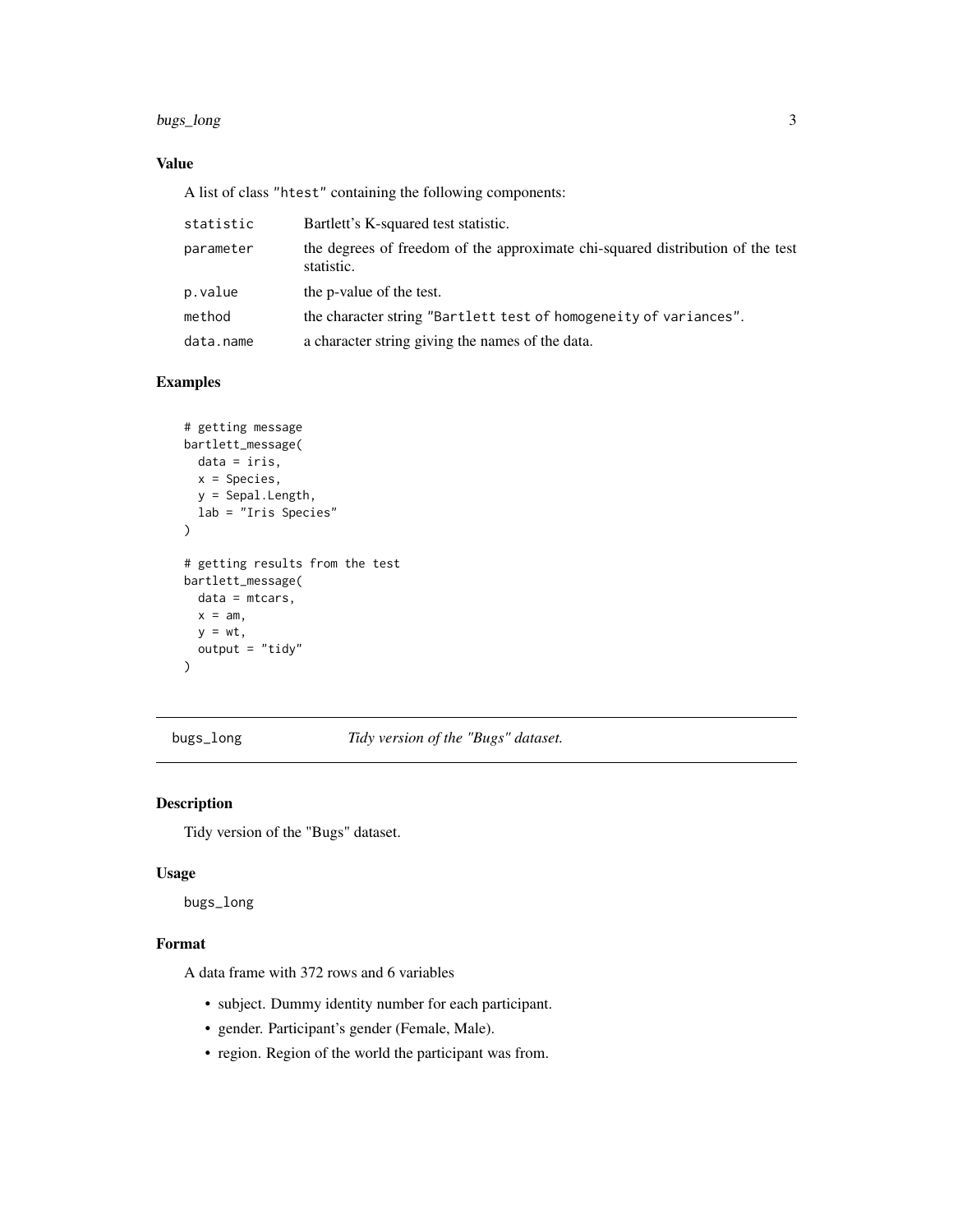- education. Level of education.
- condition. Condition of the experiment the participant gave rating for (LDLF: low freighteningness and low disgustingness; LFHD: low freighteningness and high disgustingness; HFHD: high freighteningness and low disgustingness; HFHD: high freighteningness and high disgustingness).
- desire. The desire to kill an arthropod was indicated on a scale from 0 to 10.

#### Details

This data set, "Bugs", provides the extent to which men and women want to kill arthropods that vary in freighteningness (low, high) and disgustingness (low, high). Each participant rates their attitudes towards all anthropods. Subset of the data reported by Ryan et al. (2013).

#### Source

<https://www.sciencedirect.com/science/article/pii/S0747563213000277>

#### Examples

```
dim(bugs_long)
head(bugs_long)
dplyr::glimpse(bugs_long)
```
easystats\_to\_tidy\_names

*Convert* easystats *package outputs to* tidymodels *conventions.*

#### **Description**

Both broom package from tidymodels universe and parameters package from easystats universe can provide model summaries for a large number of model objects. This is a convenience function that converts naming conventions adopted in easystats to the ones adopted in the broom package.

#### Usage

```
easystats_to_tidy_names(x)
```
#### Arguments

x A statistical model object

```
# example model object
mod \le stats:: lm(formula = wt \sim am \star cyl, data = mtcars)
# `tidy`-fied output
easystats_to_tidy_names(parameters::model_parameters(mod))
```
<span id="page-3-0"></span>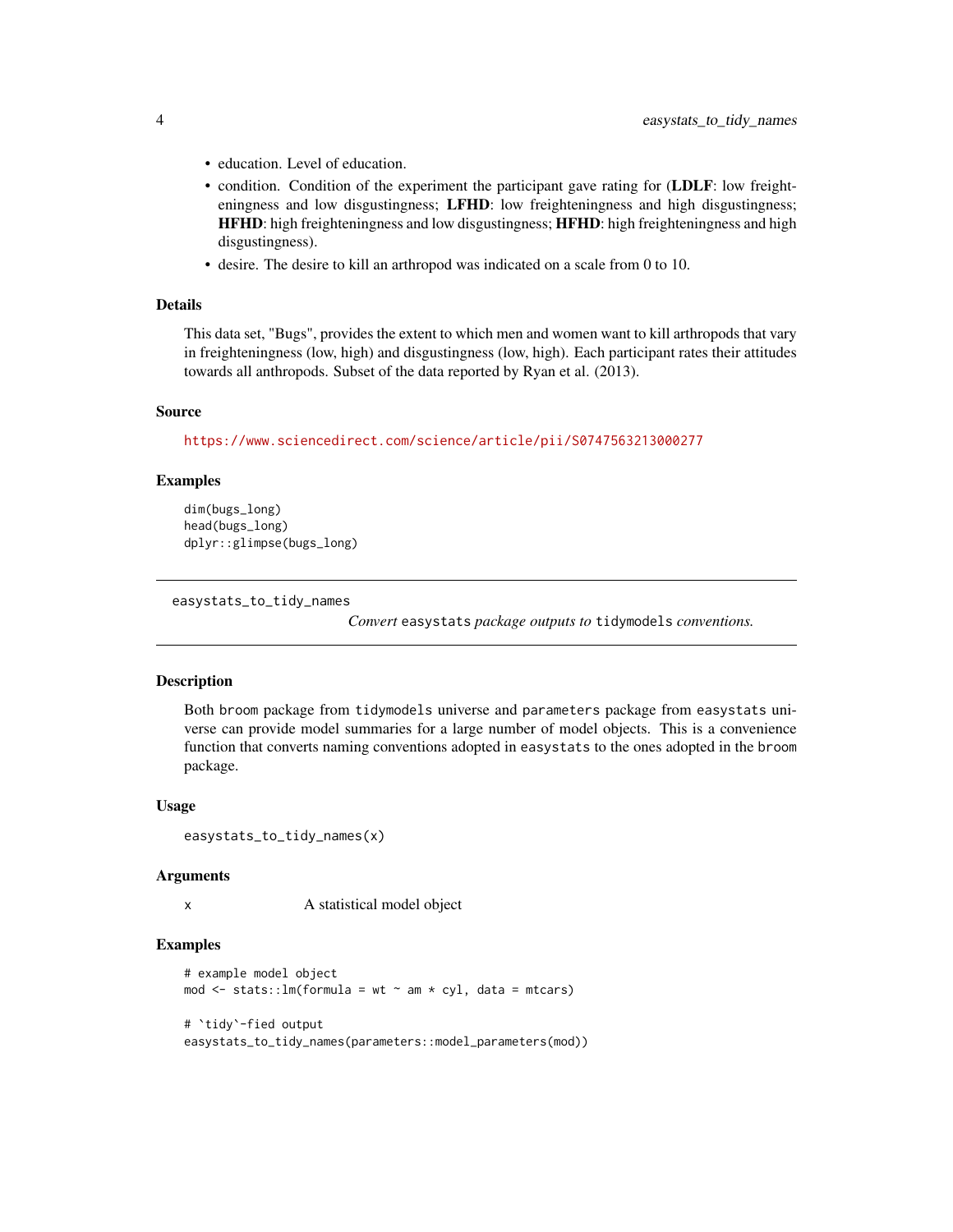<span id="page-4-0"></span>

Collection of functions to help with certain aspects of data-wrangling and data analysis that are not covered in the existing R packages.

#### Details

For more documentation, see [README](https://github.com/IndrajeetPatil/ipmisc) on GitHub.

iris\_long *Edgar Anderson's Iris Data in long format.*

#### Description

Edgar Anderson's Iris Data in long format.

#### Usage

iris\_long

#### Format

A data frame with 600 rows and 5 variables

- id. Dummy identity number for each flower (150 flowers in total).
- Species. The species are *Iris setosa*, *versicolor*, and *virginica*.
- condition. Factor giving a detailed description of the attribute (Four levels: "Petal.Length", "Petal.Width", "Sepal.Length", "Sepal.Width").
- attribute. What attribute is being measured ("Sepal" or "Pepal").
- measure. What aspect of the attribute is being measured ("Length" or "Width").
- value. Value of the measurement.

#### Details

This famous (Fisher's or Anderson's) iris data set gives the measurements in centimeters of the variables sepal length and width and petal length and width, respectively, for 50 flowers from each of 3 species of iris. The species are Iris setosa, versicolor, and virginica.

This is a modified dataset from datasets package.

#### Source

<https://stat.ethz.ch/R-manual/R-devel/library/datasets/html/iris.html>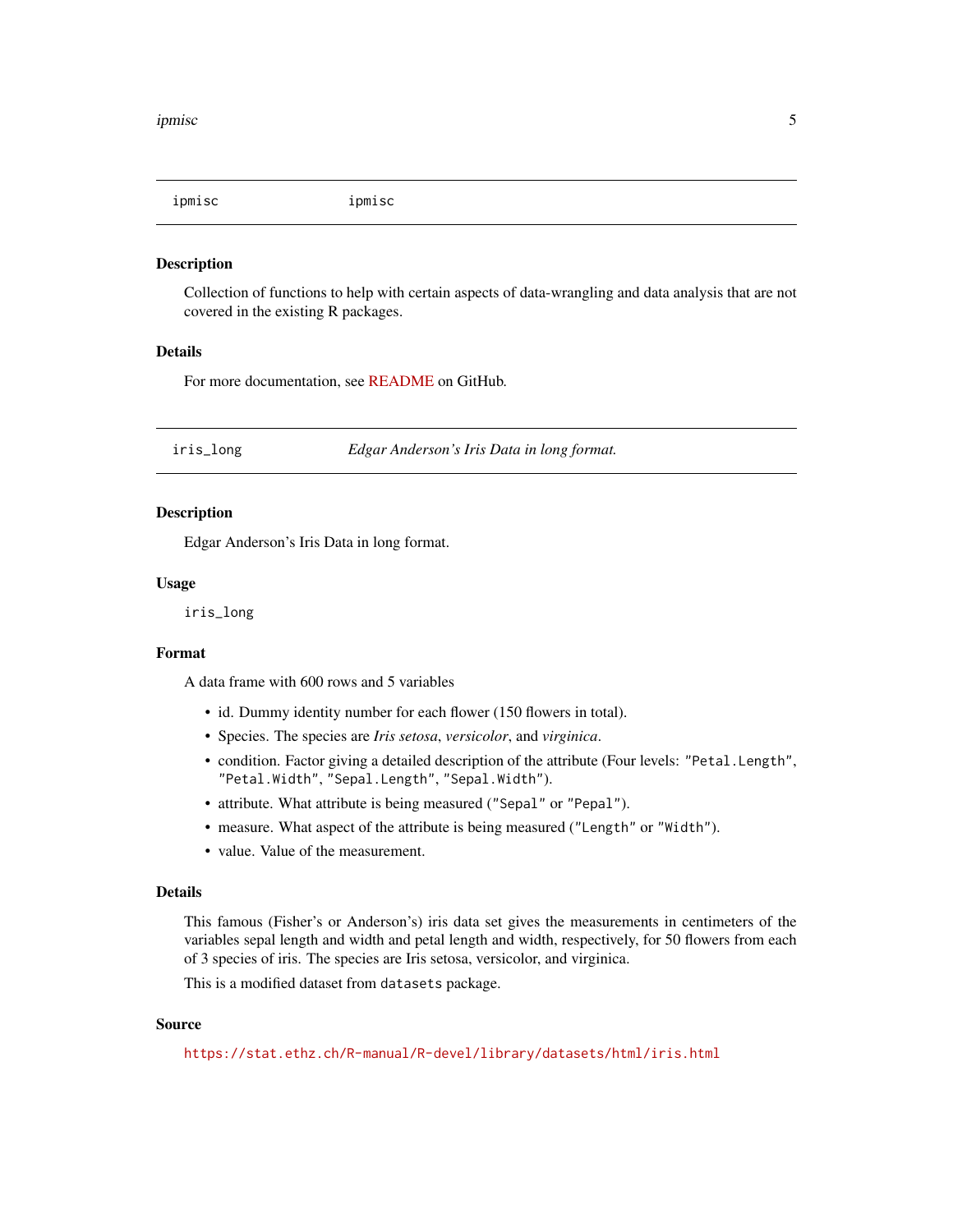#### Examples

```
dim(iris_long)
head(iris_long)
dplyr::glimpse(iris_long)
```
long\_to\_wide\_converter

```
Converts long-format dataframe to wide-format dataframe
```
#### Description

This conversion is helpful mostly for repeated measures design.

#### Usage

```
long_to_wide_converter(data, x, y, paired = TRUE, ...)
```
#### Arguments

| data     | A dataframe (or a tibble) from which variables specified are to be taken. A<br>matrix or tables will <b>not</b> be accepted.             |
|----------|------------------------------------------------------------------------------------------------------------------------------------------|
| X        | The grouping variable from the dataframe data.                                                                                           |
| V        | The response (a.k.a. outcome or dependent) variable from the data frame data.                                                            |
| paired   | Logical that decides whether the experimental design is repeated measures/within-<br>subjects or between-subjects. The default is FALSE. |
| $\cdots$ | Currently ignored.                                                                                                                       |

#### Value

A dataframe in the wide (or Cartesian) format.

#### Author(s)

[Indrajeet Patil](https://github.com/IndrajeetPatil)

```
long_to_wide_converter(
  data = iris_long,
  x = condition,
  y = value,
  paired = TRUE
)
```
<span id="page-5-0"></span>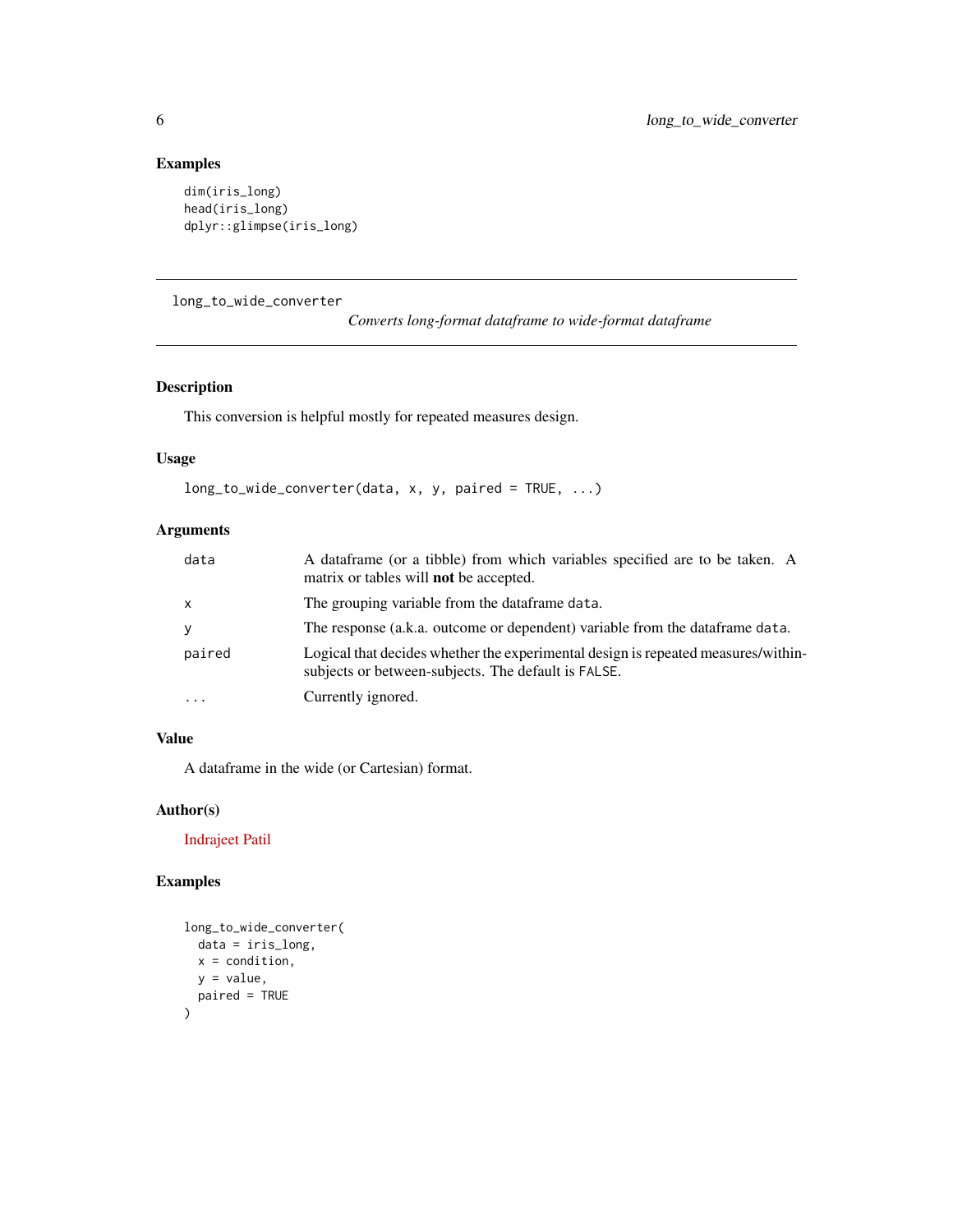<span id="page-6-0"></span>

Movie information and user ratings from IMDB.com (long format).

#### Usage

```
movies_long
```
#### Format

A data frame with 1,579 rows and 8 variables

- title. Title of the movie.
- year. Year of release.
- budget. Total budget (if known) in US dollars
- length. Length in minutes.
- rating. Average IMDB user rating.
- votes. Number of IMDB users who rated this movie.
- mpaa. MPAA rating.
- genre. Different genres of movies (action, animation, comedy, drama, documentary, romance, short).

#### Details

Modified dataset from ggplot2movies package.

The internet movie database, <http://imdb.com/>, is a website devoted to collecting movie data supplied by studios and fans. It claims to be the biggest movie database on the web and is run by amazon. More about information imdb.com can be found online, [http://imdb.com/help/show\\_](http://imdb.com/help/show_leaf?about) [leaf?about](http://imdb.com/help/show_leaf?about), including information about the data collection process, [http://imdb.com/help/](http://imdb.com/help/show_leaf?infosource) [show\\_leaf?infosource](http://imdb.com/help/show_leaf?infosource).

Movies were are identical to those selected for inclusion in movies\_wide but this dataset has been constructed such that every movie appears in one and only one genre category.

#### Source

<https://CRAN.R-project.org/package=ggplot2movies>

```
dim(movies_long)
head(movies_long)
dplyr::glimpse(movies_long)
```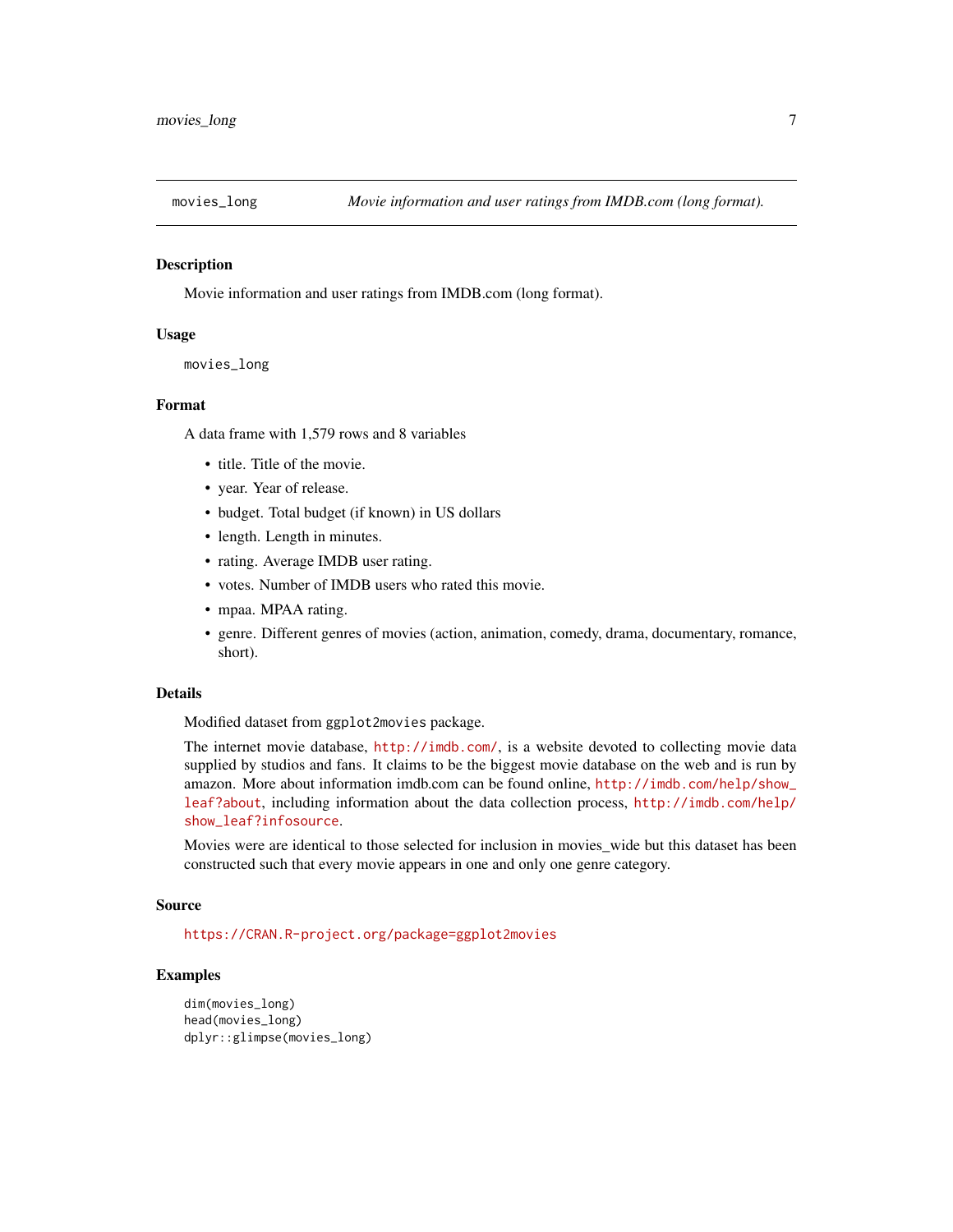<span id="page-7-0"></span>

Movie information and user ratings from IMDB.com (wide format).

#### Usage

```
movies_wide
```
#### Format

A data frame with 1,579 rows and 13 variables

- title. Title of the movie.
- year. Year of release.
- budget. Total budget in millions of US dollars
- length. Length in minutes.
- rating. Average IMDB user rating.
- votes. Number of IMDB users who rated this movie.
- mpaa. MPAA rating.
- action, animation, comedy, drama, documentary, romance, short. Binary variables representing if movie was classified as belonging to that genre.
- NumGenre. The number of different genres a film was classified in an integer between one and four

#### Details

Modified dataset from ggplot2movies package.

The internet movie database, <http://imdb.com/>, is a website devoted to collecting movie data supplied by studios and fans. It claims to be the biggest movie database on the web and is run by amazon. More information about imdb.com can be found online, [http://imdb.com/help/show\\_](http://imdb.com/help/show_leaf?about) [leaf?about](http://imdb.com/help/show_leaf?about), including information about the data collection process, [http://imdb.com/help/](http://imdb.com/help/show_leaf?infosource) [show\\_leaf?infosource](http://imdb.com/help/show_leaf?infosource).

Movies were selected for inclusion if they had a known length and had been rated by at least one imdb user. Small categories such as documentaries and NC-17 movies were removed.

#### Source

<https://CRAN.R-project.org/package=ggplot2movies>

```
dim(movies_wide)
head(movies_wide)
dplyr::glimpse(movies_wide)
```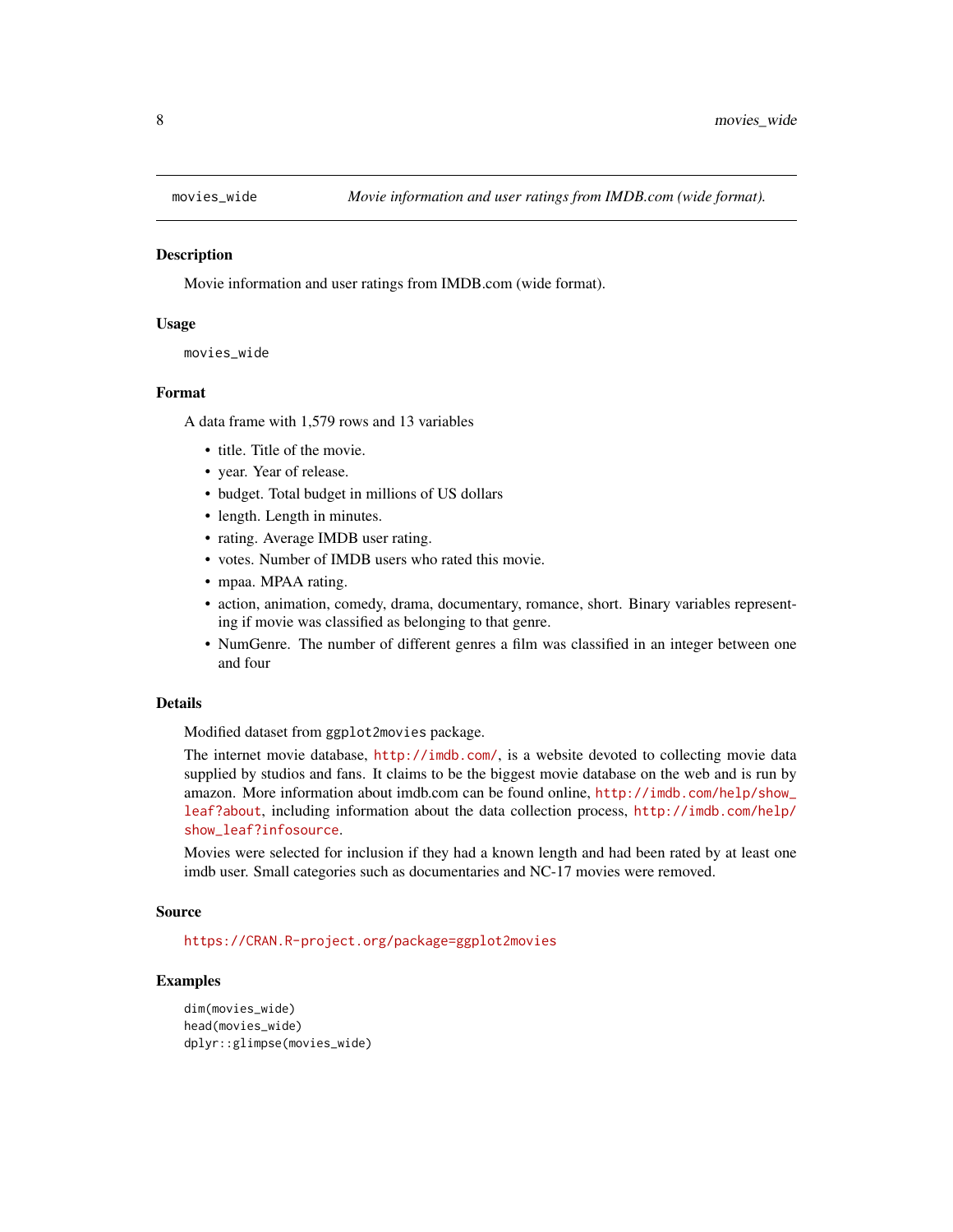<span id="page-8-0"></span>normality\_message *Display normality test result as a message.*

#### Description

A note to the user about the validity of assumptions for the default linear model.

#### Usage

```
normality_message(x, lab = NULL, k = 2, output = "message", ...)
```
#### Arguments

| $\mathsf{x}$ | A numeric vector.                                                                            |
|--------------|----------------------------------------------------------------------------------------------|
| lab          | A character describing label for the variable. If NULL, a generic "x" label will<br>be used. |
| k            | Number of digits after decimal point (should be an integer) (Default: $k = 3$ ).             |
| output       | What output is desired: "message" (default) or "stats" (or "tidy") objects.                  |
| .            | Additional arguments (ignored).                                                              |

#### Value

A list with class "htest" containing the following components:

| statistic | the value of the Shapiro-Wilk statistic.                                                                          |
|-----------|-------------------------------------------------------------------------------------------------------------------|
| p.value   | an approximate p-value for the test. This is said in Royston (1995) to be ade-<br>quate for $p$ . value $< 0.1$ . |
| method    | the character string "Shapiro-Wilk normality test".                                                               |
| data.name | a character string giving the name(s) of the data.                                                                |

```
# message
normality_message(
 x = anscombe$x1,
  lab = "x1",k = 3
)
# statistical test object
normality_message(
  x = anscombe$x2,
  output = "tidy"
\overline{\phantom{a}}
```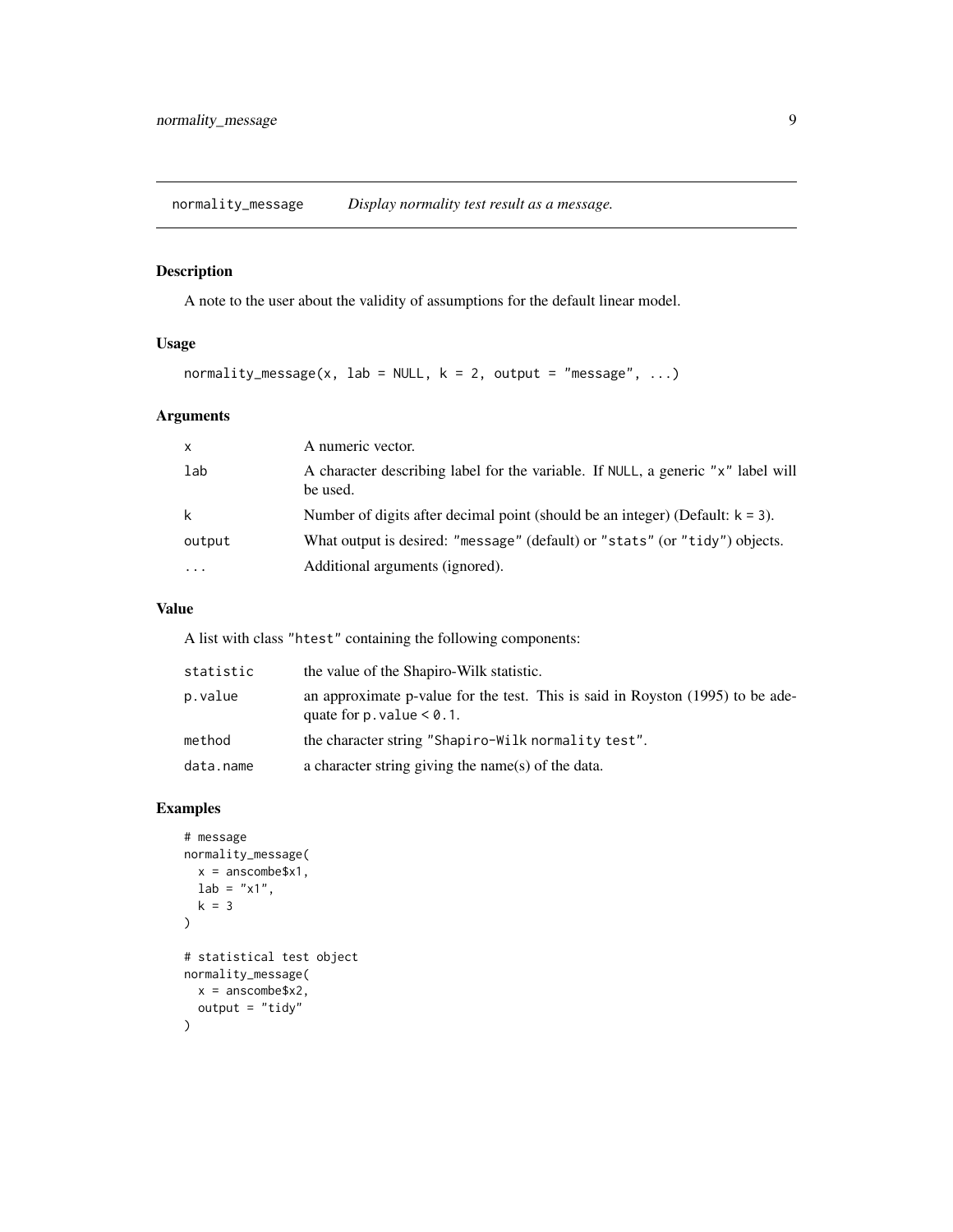<span id="page-9-0"></span>

Adding a column to dataframe describing outlier status

#### Usage

```
outlier_df(data, x, y, outlier.label, outlier.coef = 1.5, ...)
```
#### Arguments

| data          | A data frame (or a tibble) from which variables specified are to be taken. A<br>matrix or tables will <b>not</b> be accepted.                                                                           |
|---------------|---------------------------------------------------------------------------------------------------------------------------------------------------------------------------------------------------------|
| x             | The grouping variable from the dataframe data.                                                                                                                                                          |
| У             | The response (a.k.a. outcome or dependent) variable from the data frame data.                                                                                                                           |
| outlier.label | Label to put on the outliers that have been tagged. This can't be the same as x<br>argument.                                                                                                            |
| outlier.coef  | Coefficient for outlier detection using Tukey's method. With Tukey's method,<br>outliers are below (1st Quartile) or above (3rd Quartile) coef times the Inter-<br>Quartile Range (IQR) (Default: 1.5). |
| $\cdots$      | Additional arguments.                                                                                                                                                                                   |

#### Value

The dataframe entered as data argument is returned with two additional columns: isanoutlier and outlier denoting which observation are outliers and their corresponding labels.

```
# adding column for outlier and a label for that outlier
outlier_df(
  data = morley,
  x = Expt,
  y = Speed,
  outlier.label = Run,
  outlier.coef = 2
) %>%
  dplyr::arrange(outlier)
```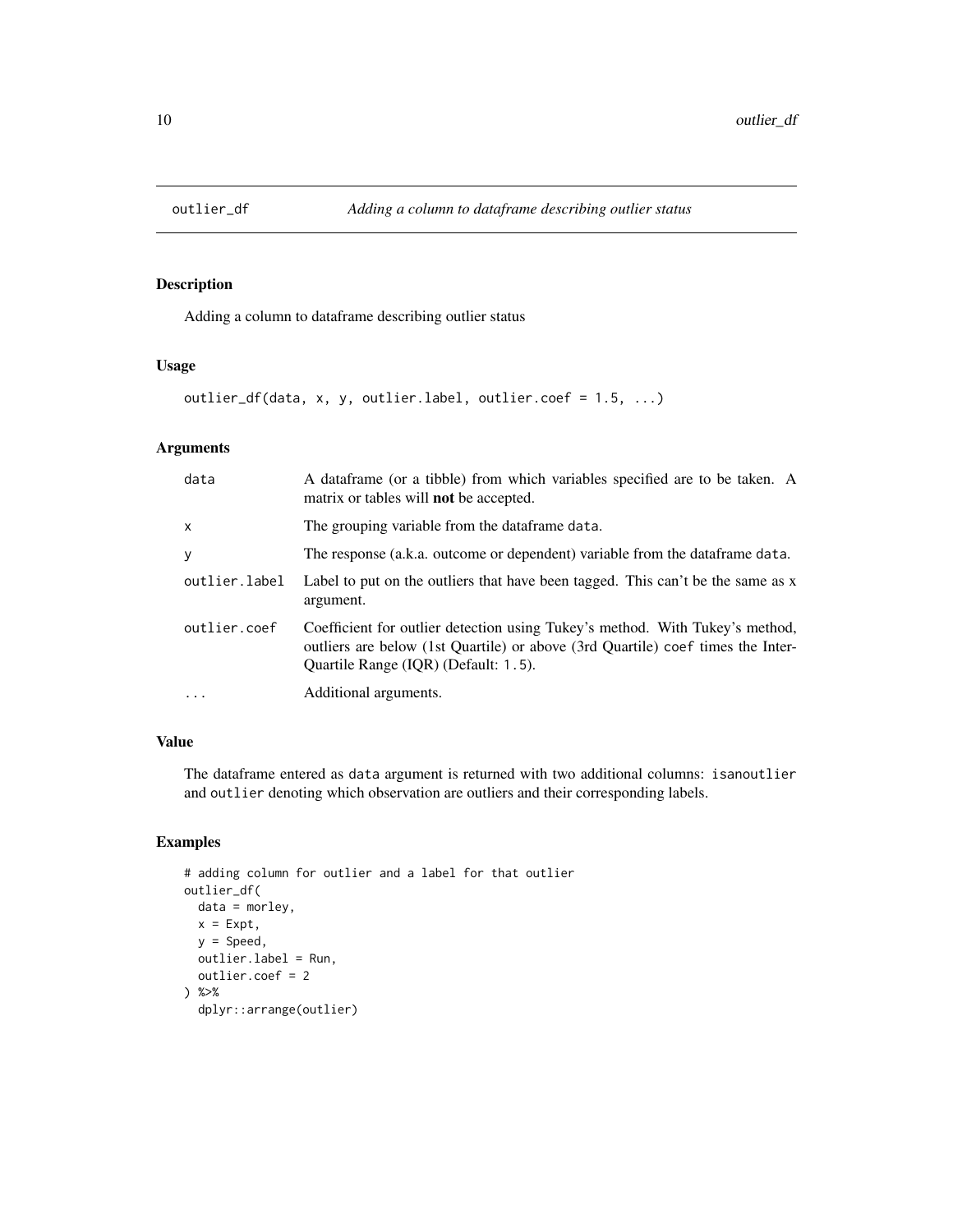<span id="page-10-0"></span>

This function will change the current working directory to whichever directory the R script you are currently working on is located. This preempts the trouble of setting the working directory manually.

#### Usage

set\_cwd()

#### Value

Path to changed working directory.

#### Note

This function will work only with RStudio IDE. Reference: https://eranraviv.com/r-tips-and-tricksworking-directory/

signif\_column *Creating a new column with significance labels*

#### Description

This function will add a new column with significance labels to a dataframe containing *p*-values.

#### Usage

```
signif_column(data, p, ...)
```
#### Arguments

| data | Data frame from which variables specified are preferentially to be taken. |
|------|---------------------------------------------------------------------------|
| D    | The column containing <i>p</i> -values.                                   |
| .    | Currently ignored.                                                        |

#### Value

Returns the dataframe in tibble format with an additional column corresponding to APA-format statistical significance labels.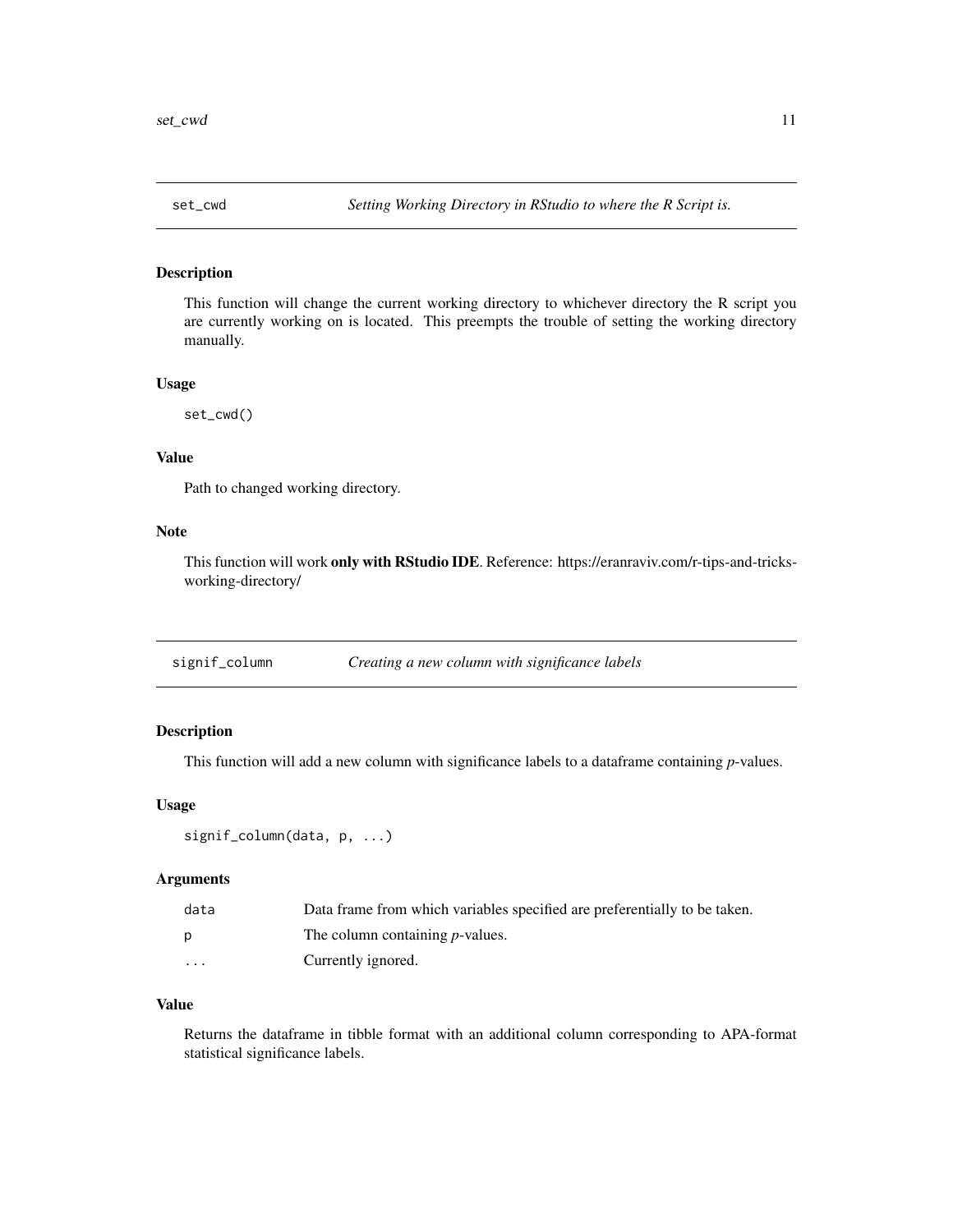#### Author(s)

Indrajeet Patil

#### Examples

```
# preparing a new dataframe
df <- cbind.data.frame(
 x = 1:5,
 y = 1,
 p.value = c(0.1, 0.5, 0.00001, 0.05, 0.01)
\mathcal{L}# dataframe with significance column
signif_column(data = df, p = p.value)
```
sort\_xy *Sorting* y *column in data by* x*.*

#### Description

Sorting y column in data by x.

#### Usage

 $sort_{xy}(data, x, y, sort = "none", .fun = mean, ...)$ 

#### Arguments

| data     | A data frame (or a tibble) from which variables specified are to be taken. A<br>matrix or tables will <b>not</b> be accepted.                                                         |
|----------|---------------------------------------------------------------------------------------------------------------------------------------------------------------------------------------|
| $\times$ | The grouping variable from the dataframe data.                                                                                                                                        |
| У        | The response (a.k.a. outcome or dependent) variable from the data frame data.                                                                                                         |
| sort     | If "ascending" (default), x-variable factor levels will be sorted based on in-<br>creasing values of y-variable. If "descending", the opposite. If "none", no<br>sorting will happen. |
| . fun    | n summary function. It should take one vector for fct_reorder, and two vectors<br>for fct_reorder2, and return a single value.                                                        |
| $\cdot$  | Currently ignored.                                                                                                                                                                    |
|          |                                                                                                                                                                                       |

#### Examples

sort\_xy(ggplot2::msleep, vore, brainwt, sort = "ascending")

<span id="page-11-0"></span>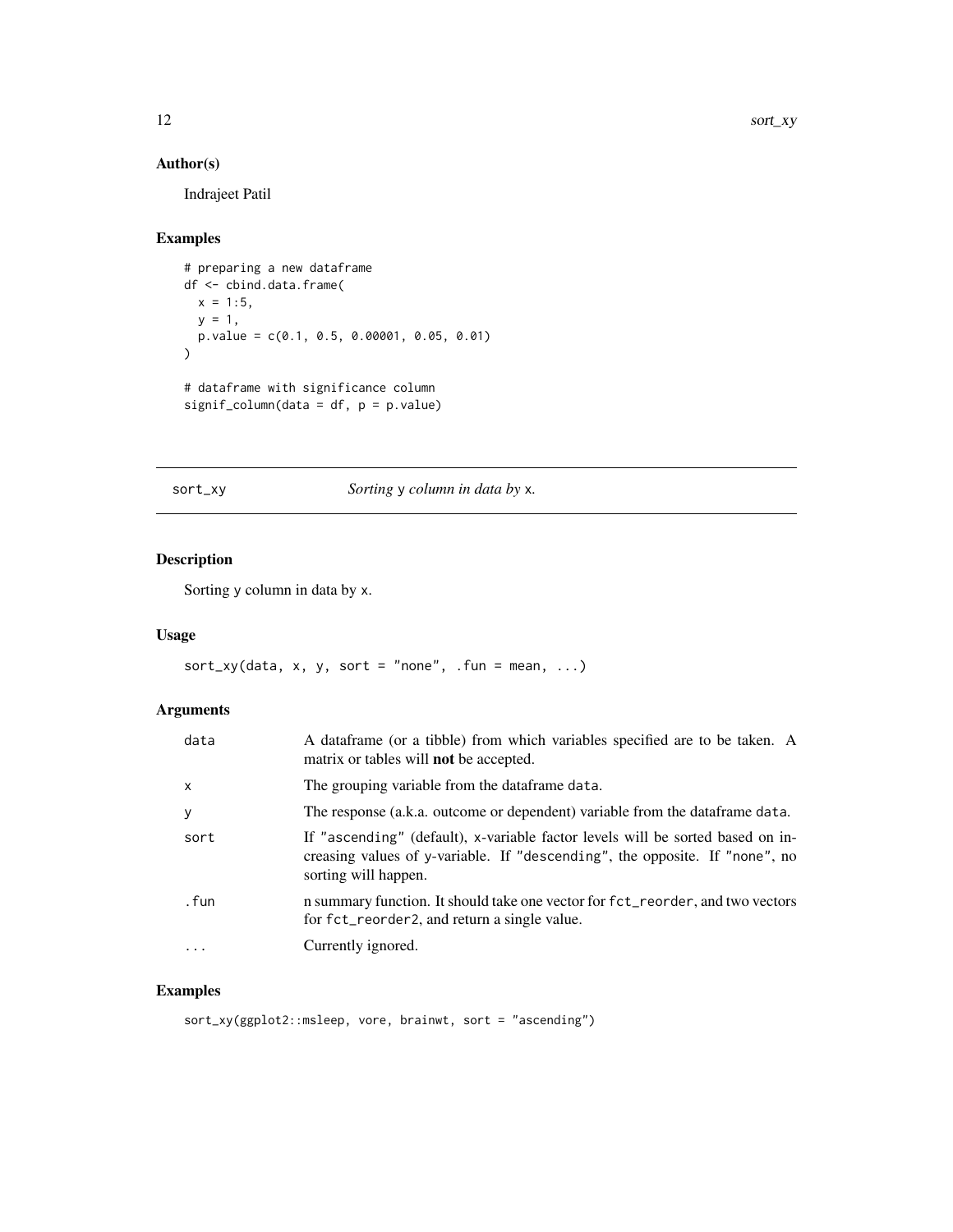<span id="page-12-0"></span>Function to format an R object for pretty printing with a specified (k) number of decimal places. The function also allows really small *p*-values to be denoted as " $p < 0.001$ " rather than " $p = 0.000$ ". Note that if p.value is set to TRUE, the minimum value of k allowed is 3. If k is set to less than 3, the function will ignore entered k value and use  $k = 3$  instead. **Important**: This function is not vectorized.

#### Usage

 $specificity\_decimal_p(x, k = 3, p.value = FALSE)$ 

#### Arguments

|         | A numeric value.                                                                 |
|---------|----------------------------------------------------------------------------------|
| k       | Number of digits after decimal point (should be an integer) (Default: $k = 3$ ). |
| p.value | Decides whether the number is a $p$ -value (Default: FALSE).                     |

#### Value

Formatted numeric value.

#### Author(s)

Indrajeet Patil

```
specificity\_decimal_p(x = 0.00001, k = 2, p.value = TRUE)specificity\_decimal_p(x = 0.008, k = 2, p.value = TRUE)specificity\_decimal_p(x = 0.008, k = 3, p.value = FALSE)
```